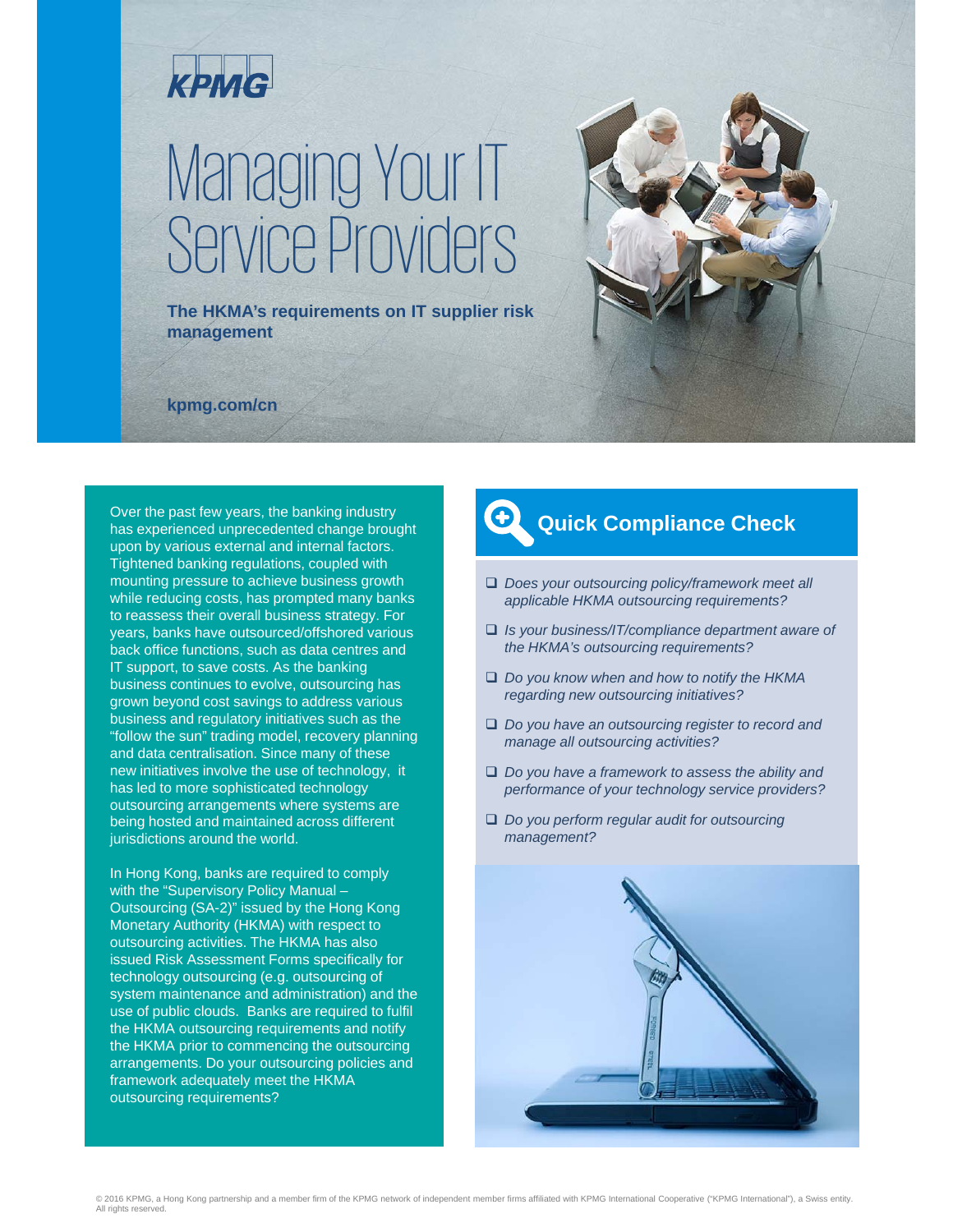## Common Questions about Technology-Related Outsourcing

Based on our experience working with various banking clients, it is common for banks to be uncertain about whether their outsourcing activities should be reported to the HKMA. Hence, we have provided some typical questions and answers below:

#### **What kind of technology-related outsourcing should be reported to the HKMA?**

All outsourcing arrangement material related to the bank's operations should be reported to the HKMA via a Notification Letter. The Notification Letter should include, among other items, information regarding the service to be outsourced, the service provider, date of outsourcing, and whether the HKMA's SA-2 requirements have been observed and complied with. In general, a notification letter should be submitted to the HKMA 3 months prior to the commencement of the outsourcing activity.

For technology-related outsourcing, the bank should first assess whether the technology/system being outsourced is (1) critical to the bank; or (2) involves sensitive customer data. For outsourcing of technology/systems that are critical to the bank or involve sensitive customer data, the bank should complete the relevant Risk Assessment Forms for technology-related outsourcing and submit them to the HKMA. In general, such Risk Assessment Forms should be submitted to the HKMA 6 weeks prior to the commencement of the outsourcing activity.

#### **Do banks need to perform an independent assessment for technology-related outsourcing?**

Yes. For outsourcing of technology/systems that are critical to the bank or involve sensitive customer data, banks should perform an independent assessment of the outsourcing arrangement according to requirements #4 and #5 of the Risk Assessment Forms for technology-related outsourcing. In general, external auditors, risk management or internal audit functions of banks can be admitted as an independent party to perform the assessment.

#### **What is the timeline for HKMA submission and acknowledgement?**

A high level timeline regarding the submission of information to the HKMA is depicted below.

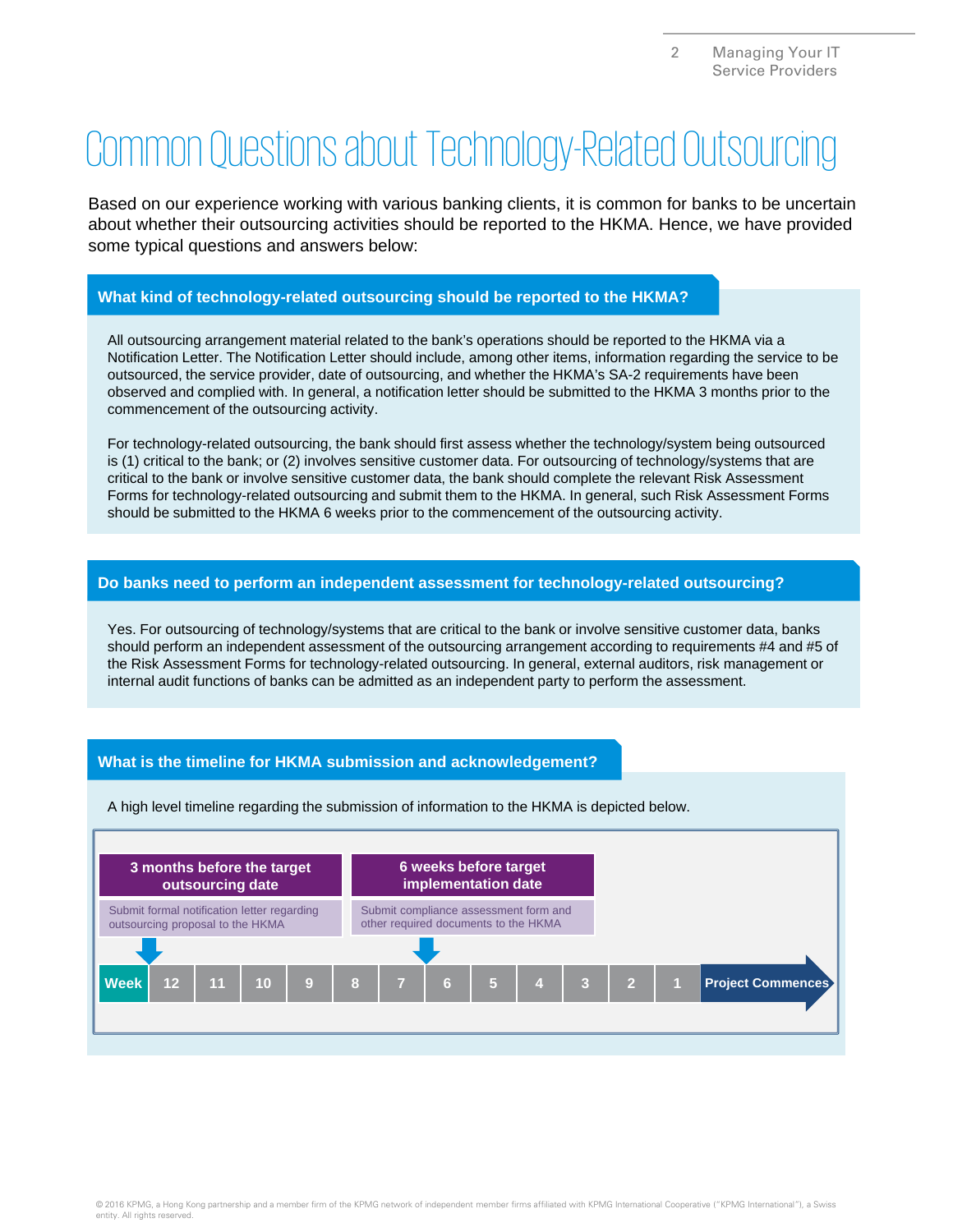## Technology-related Outsourcing Best Practices

Regulators in the Asia-Pacific region are stepping up their outsourcing supervision efforts, and KPMG has been assisting a number of banks to comply with the regulatory requirements of different jurisdictions. The following are some best practices to address the concerns of different regulatory requirements.



#### **2 Materiality Assessment**

Banks should develop a set of criteria based on their business model and the regulatory requirements for classifying and identifying the critical outsourcing activities. Management can then assess the risk for each outsourcing activity and implement commiserating controls to manage the risks.

#### **3 Comprehensive Outsourcing Register**

Banks should maintain a comprehensive "outsourcing register" that includes all the activities outsourced/offshored to other entities. The objective of maintaining such a register is to support management's oversight and tracking of outsourced activities.

#### **4 Service Provider Management**

Regulators expect banks' management to be responsible for all outsourcing activities and to proactively manage the risk of such activities. Due to different regulatory requirements in different jurisdictions, the technology or outsourcing controls imposed by the home regulator may not be followed by the service provider offshore. Banks should perform a regular assessment on the critical service providers to confirm whether the regulatory requirements imposed by the home regulators are effectively followed.